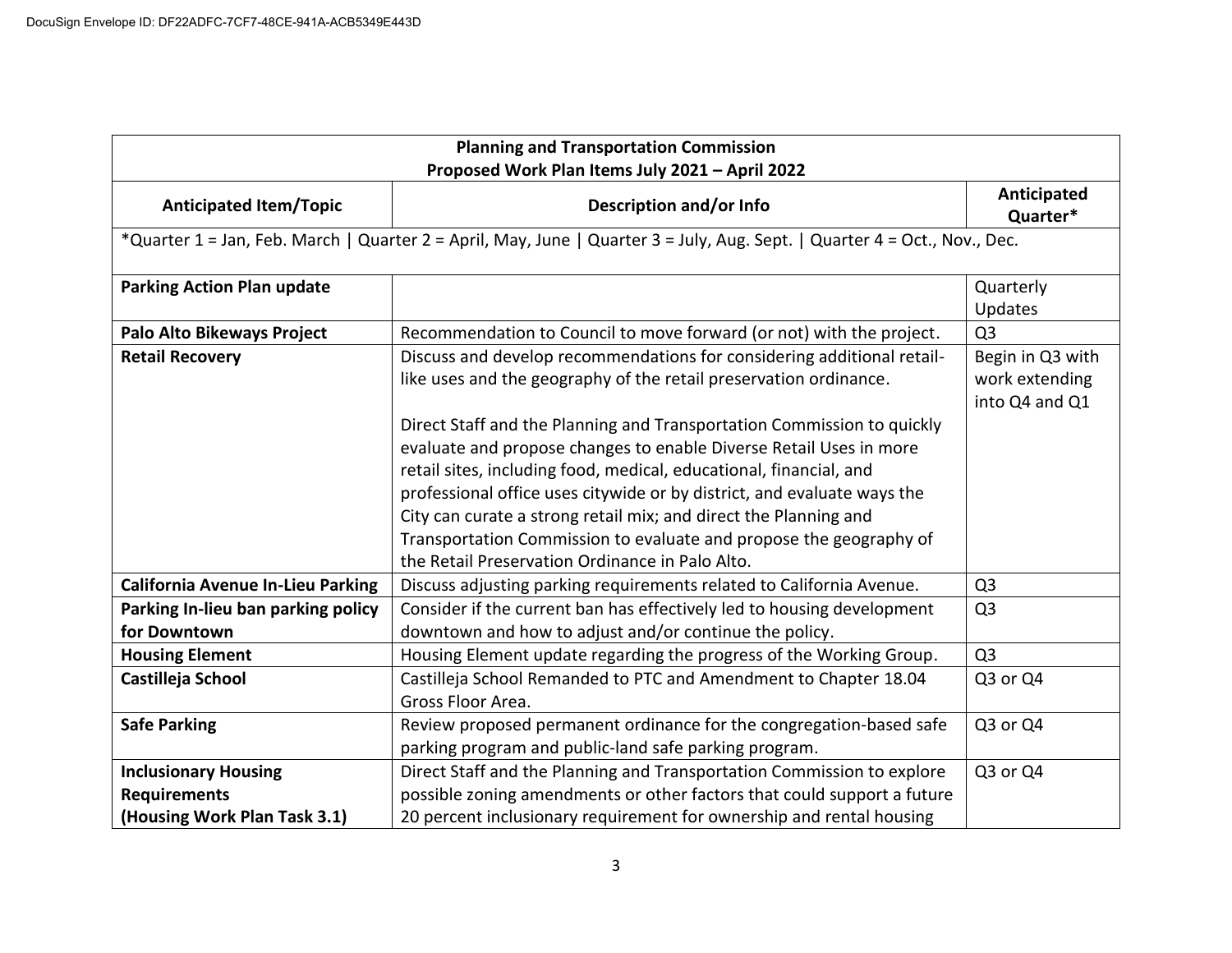|                                       | while recognizing that such analysis will be constrained without funding |           |
|---------------------------------------|--------------------------------------------------------------------------|-----------|
|                                       | for additional consultant resources; and Direct Staff to return with     |           |
|                                       | adjustments to parking and retail standards in a manner consistent with  |           |
|                                       | this analysis; Develop and implement inclusionary housing requirements   |           |
|                                       | for rental housing.                                                      |           |
| <b>Accessory Dwelling Unit</b>        | Direct the Planning and Transportation Commission (PTC) to look at deed  | Q3 and Q4 |
|                                       | restricted affordable ADU's; and Direct Staff to continue working with   |           |
|                                       | the community, including the ADU Task Force, during the PTC process.     |           |
| <b>Renter Protection</b>              | Review and make recommendation regarding proposed ordinances to          | Q4        |
|                                       | implement renter protection policies as directed by the City Council.    |           |
| <b>Wireless Communications</b>        | Ordinance Amending 18.42.110 (Wireless Communication Facilities).        | Q4 or Q1  |
| <b>State Law Updates</b>              | Review and make recommendations regarding code changes.                  | Q4 or Q1  |
|                                       |                                                                          |           |
| Housing Element - Site selection      | Review proposed housing opportunity site selected by the Working         | Q1        |
|                                       | Group and make a recommendation to City Council.                         |           |
| <b>Palo Alto Bikeways Project</b>     | Recommendation to Council of final project and environmental             | Q1 or Q2  |
| (Phase 2)                             | document.                                                                |           |
| <b>North Ventura Coordinated Area</b> | Review further refined version of Council-selected preferred plan        | Q1 or Q2  |
| Plan (NVCAP)                          | alternative. This will include further studies of the preferred plan.    |           |
| <b>Housing Element - Programs</b>     | Review and make recommendation regarding Housing Element                 | Q1 or Q2  |
|                                       | programs.                                                                |           |
| <b>Bicycle and Pedestrian</b>         | Study session: Plan update progress.                                     | $Q2**$    |
| <b>Transportation Plan (BPTP)</b>     |                                                                          |           |
| Update                                |                                                                          |           |
| **= Tentative                         |                                                                          |           |

*Racial and Social Equity*

• *The PTC will execute this work plan in a manner that promotes racial and social equity.* 

• *The PTC will join the City Council in seeking to allow dial-in and/or video-conference access to its meetings. Using technology can promote participation in the PTC's discussions, where the demands of time and travel may prohibit robust engagement from all stakeholders. These technologies can promote equitable access to the PTC proceedings.*